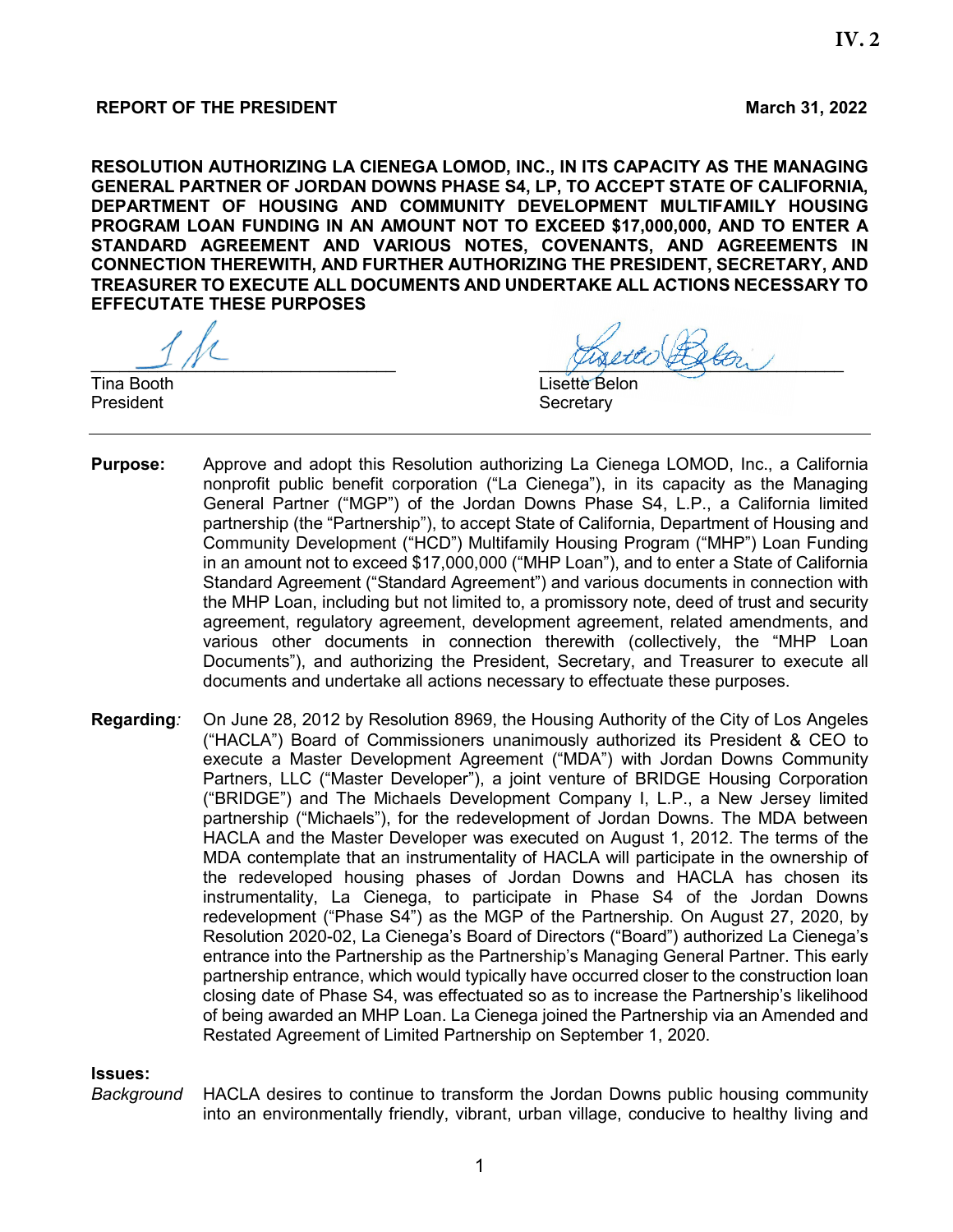economically progressive conditions. The redevelopment plan for Jordan Downs is intended to ignite a renewal in the greater south Los Angeles community. HACLA initiated a long-range plan to redevelop Jordan Downs in 2008. These efforts included acquiring an adjacent site and establishing the Jordan Downs Community Advisory Committee in 2008, preparing a Community-Based Master Plan in 2009, which ultimately led to the drafting and adoption of a Specific Plan and Environmental Impact Report ("EIR") in 2011.

*Development:* Since 2012, HACLA and the Master Developer have been working closely to implement the vision of a redeveloped Jordan Downs. This collaboration has involved developing a site plan, conducting architectural studies and pursuing competitive and non-competitive financing for each phase. Phase 1A, completed by BRIDGE, delivered 115 apartment units to the community and is now 100% occupied, and Phase 1B, completed by The Michaels Organization, delivered 135 units and is also 100% occupied. Area H, an 80 unit residential development, is preparing to receive its Certificate of Occupancy. Phase S2, an 81-unit residential development, and Phase S3, a 92-unit residential development, are under construction with tentative completion in 2022 and 2023 respectively.

> Phase S4 will be comprised of 90 apartments and developed on a 1.99-acre parcel. The development site is located on 101<sup>st</sup> Street, across from the Phase S2 & Phase S3 projects. Affordability levels and unit mix breakdown by subsidy are indicated in the tables below:

| Table 1: # of units by BR size and AMI%: |     |     |     |     |                  |                  |                     |  |
|------------------------------------------|-----|-----|-----|-----|------------------|------------------|---------------------|--|
|                                          | 20% | 30% | 50% | 80% | Unrestr<br>icted | $Non-$<br>Income | <b>Total by BRs</b> |  |
| 0 Bedroom                                | O   | O   | O   | O   | O                | Ω                |                     |  |
| 1 Bedroom                                | 4   | 10  | O   | 2   | 4                | O                | 20                  |  |
| 2 Bedroom                                | 15  | 11  | 3   | 5   | 4                | O                | 38                  |  |
| 3 Bedroom                                | 3   | 10  | 3   | 5   | 5                |                  | 27                  |  |
| 4 Bedroom                                | O   | 2   | O   |     | O                |                  |                     |  |
| 5 Bedroom                                | O   |     | O   |     | O                |                  |                     |  |
| Total by AMIs                            | 22  | 34  | 6   | 14  | 13               |                  | 90                  |  |

| Table 2: # of units by BR size and Subsidy Type |                         |                |                        |               |                |                     |  |  |
|-------------------------------------------------|-------------------------|----------------|------------------------|---------------|----------------|---------------------|--|--|
|                                                 | Section 8<br><b>HAP</b> | <b>RAD HAP</b> | <b>Homeless</b><br>PBV | No<br>Subsidy | Non-<br>Income | <b>Total by BRs</b> |  |  |
| 0 Bedroom                                       | 0                       | 0              | 0                      | Λ             | 0              | 0                   |  |  |
| 1 Bedroom                                       | 12                      | 0              | 4                      | 4             | 0              | 20                  |  |  |
| 2 Bedroom                                       | 18                      | 3              | 10                     |               | Λ              | 38                  |  |  |
| 3 Bedroom                                       | 10                      | 8              | 3                      | 5             |                | 27                  |  |  |
| 4 Bedroom                                       | 3                       | 1              | 0                      | Λ             | Λ              | 4                   |  |  |
| 5 Bedroom                                       |                         | 0              | 0                      | Λ             |                |                     |  |  |
| <b>Total by Subsidies</b>                       | 44                      | 12             | 17                     | 16            |                | 90                  |  |  |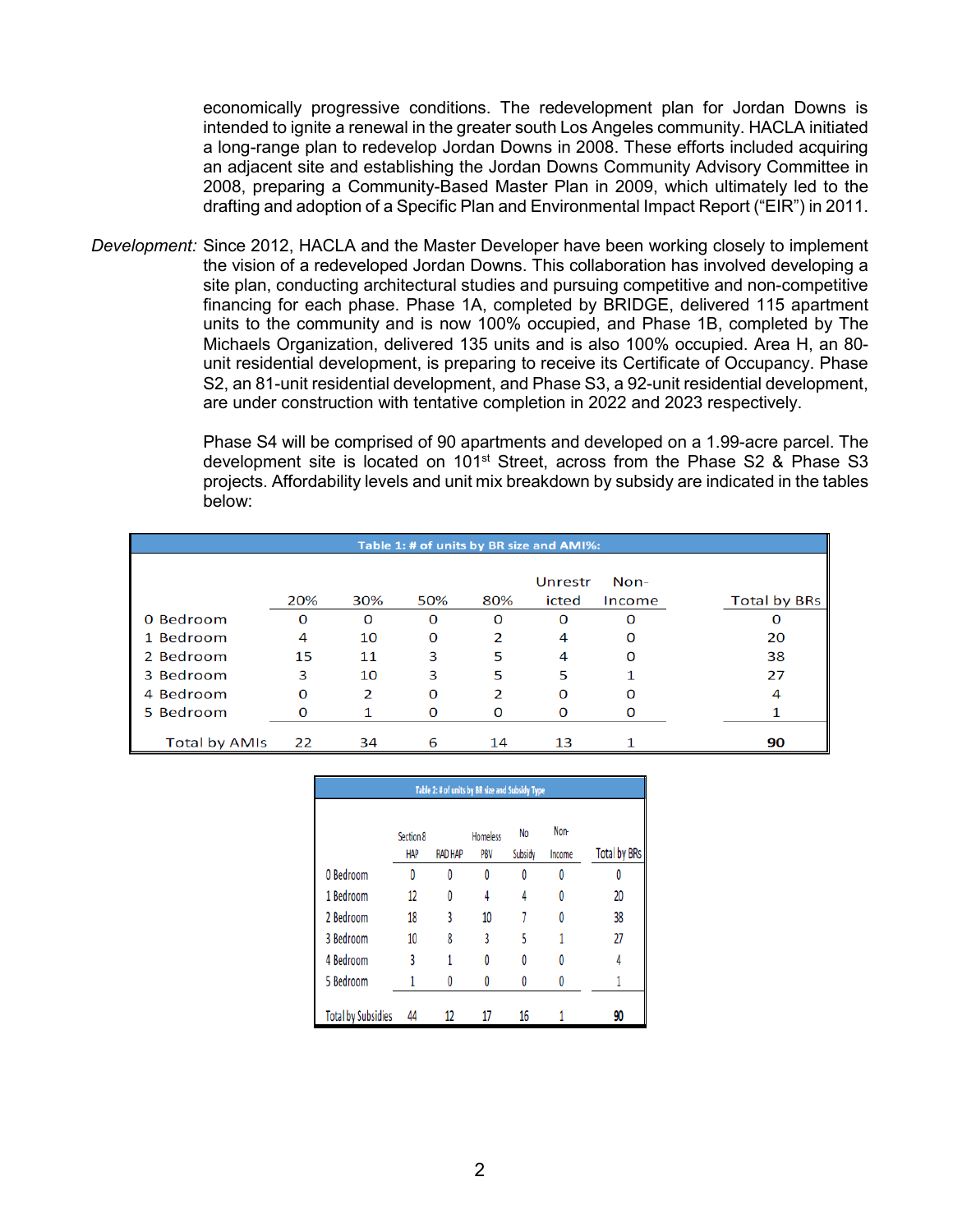## *Developer/Ownership*

Pursuant to the MDA, Jordan Downs Community Partners, LLC has assigned its rights and obligations to develop and own Phase S4 to the Partnership. The Administrative General Partner of the Partnership (0.5% ownership share) is Jordan S4-Michaels, LLC ("S4-Michaels LLC"), a California limited liability company, whose manager is Michaels. La Cienega is the Managing General Partner (also with a 0.5% ownership share), and Michael J. Levitt and Andrew J. Bocchino are limited partners. The current limited partners will be substituted with a tax credit investor upon closing of the construction financing for the transaction and the execution of a new Amended and Restated Limited Partnership Agreement.

## *The MHP Loan*

The financial construction closing of Phase S4 is estimated to occur in the first quarter of 2023, and construction will commence soon thereafter. Construction is scheduled to be completed by summer 2024, and the construction financing will convert to permanent financing approximately six (6) months after completion of construction.

Loans under the MHP are provided for post-construction permanent financing, and must be used to assist the new construction, rehabilitation, or preservation of permanent and transitional housing for lower income households. MHP loans are offered under highly attractive terms and conditions that typically include a 55-year term with 3 percent simple interest on unpaid principal balance, and payments in the amount of 0.42 percent due annually for the first 30 years of the loan term. The annual payment for the next 25 years is set by HCD in year 30, at the minimum amount necessary to cover HCD monitoring costs, with the balance of unpaid principal and interest due and payable upon completion of the loan term.

After La Cienega entered the Partnership in September 2020, the Partnership applied for an award of loan funding under the MHP July 2020 Round 3 Notice of Funding Availability ("NOFA"). This application was unsuccessful, and the partnership subsequently reapplied for \$17,000,000 of loan funding under the MHP July 2021 Round 4 NOFA ("Round 4 NOFA").

On February 18, 2022, the Partnership received notification that it had been awarded the MHP Loan under the Round 4 NOFA, in an amount not to exceed \$17,000,000. In order to effectuate the MHP Loan, MHP first requires the general partners of the borrowing entity, here La Cienega and S4-Michaels LLC, to separately pass board resolutions authorizing the partners to take various actions, including execution of a Standard Agreement and of the various other MHP Loan Documents. The attached resolution is in a form sufficient to satisfy MHP's general partner authorization requirements for the MHP Loan.

**Funding:** No Funding is required for this action. Loan repayment obligations under the MHP Loan will be paid from Partnership revenues.

#### **Environmental Review***:*

Pursuant to 24 CFR Part 58, the City of Los Angeles, its Housing and Community Investment Department serves as the environmentally responsible entity in preparation of the Environmental Assessment and Finding of No Significant Impact (EA/FONSI) for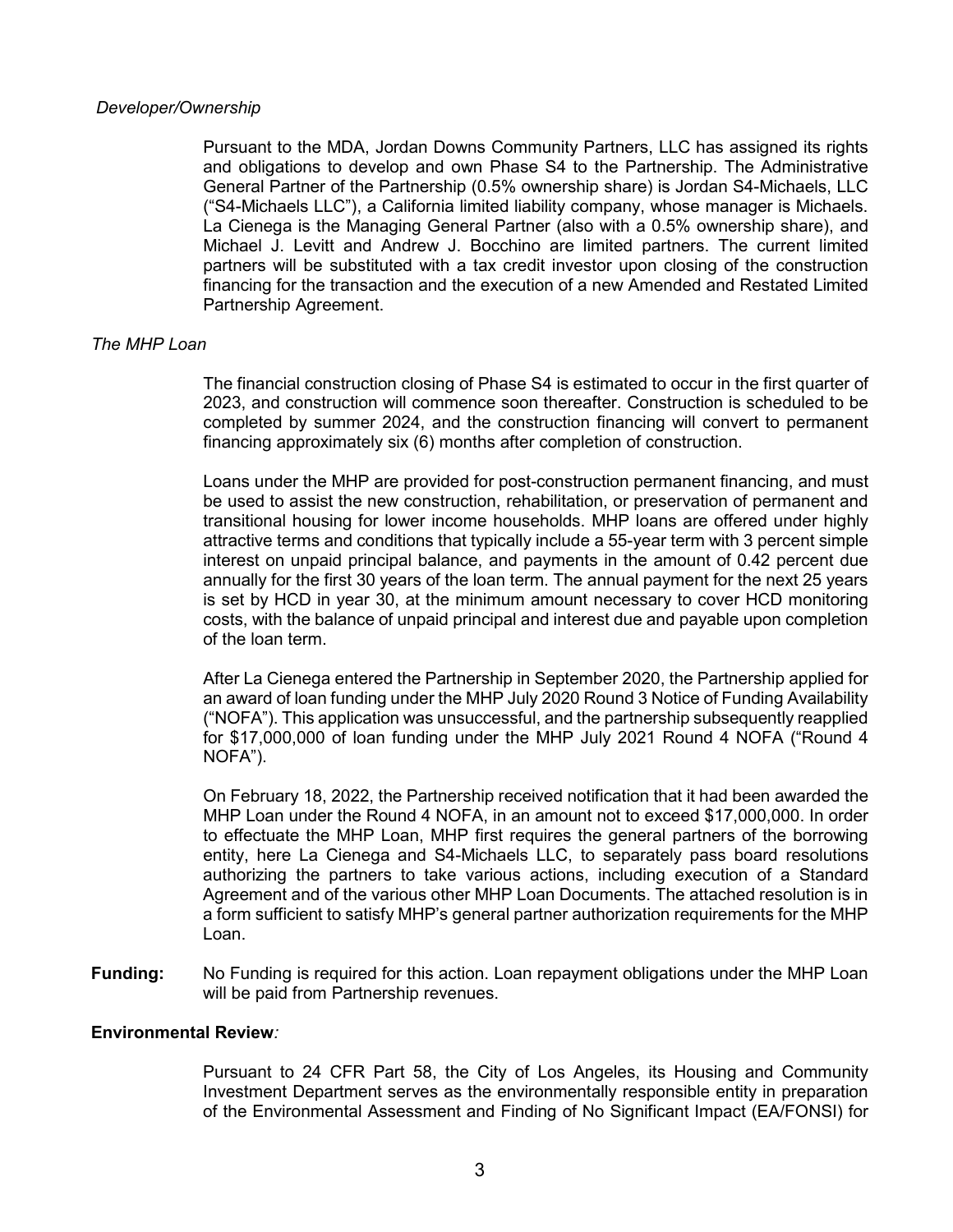the Jordan Downs Public Housing Community Project. The EA/FONSI for the entire project was circulated for public review on June 13, 2014 through July 2, 2014. On December 22, 2015 a technical memorandum was prepared to review any changes to the project description. Based on this memorandum HCID/LA found that changes to the project description did not result in changes to the conclusion of the EA/FONSI. On February 11, 2016 the U.S. Department of Housing and Urban Development's Office of the Field Office Director issued approval of the Housing Authority's Request for Release of Funds and Environmental Certification.

### **Attachment:**

**1.** Resolution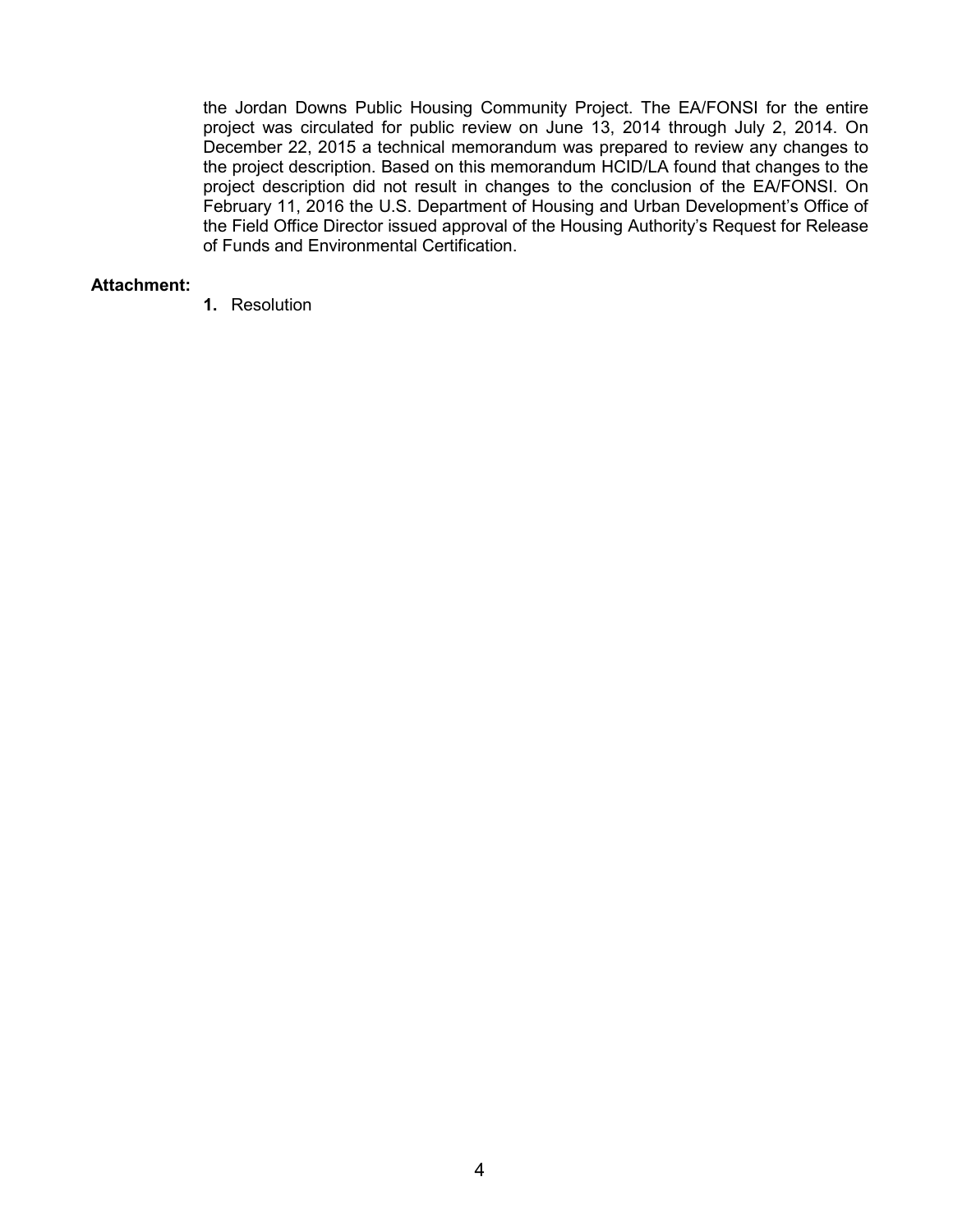### **RESOLUTION NO.\_\_\_\_\_\_\_\_\_\_\_\_\_\_**

**RESOLUTION AUTHORIZING LA CIENEGA LOMOD, INC., IN ITS CAPACITY AS THE MANAGING GENERAL PARTNER OF JORDAN DOWNS PHASE S4, LP, TO ACCEPT STATE OF CALIFORNIA, DEPARTMENT OF HOUSING AND COMMUNITY DEVELOPMENT MULTIFAMILY HOUSING PROGRAM LOAN FUNDING IN AN AMOUNT NOT TO EXCEED \$17,000,000, AND TO ENTER A STANDARD AGREEMENT AND VARIOUS NOTES, COVENANTS, AND AGREEMENTS IN CONNECTION THEREWITH, AND FURTHER AUTHORIZING THE PRESIDENT, SECRETARY, AND TREASURER TO EXECUTE ALL DOCUMENTS AND UNDERTAKE ALL ACTIONS NECESSARY TO EFFECUTATE THESE PURPOSES**

**WHEREAS**, La Cienega LOMOD, Inc. ("La Cienega") is an instrumentality of the Housing Authority of the City of Los Angeles ("HACLA") and a nonprofit public benefit corporation duly created, established and authorized to transact business and exercise powers under and pursuant to the provisions of the Nonprofit Public Benefit Corporation Law, consisting of Part 2 of Division 2 of Title 1 of the California Corporations Code (the "Act");

**WHEREAS**, the Act authorizes La Cienega to make and execute contracts and other instruments necessary or convenient for the exercise of its powers;

**WHEREAS,** HACLA intends to transform the Jordan Downs public housing community into a mixed-income, mixed-use, environmentally friendly, vibrant urban village, conducive to healthy living and economically progressive conditions;

**WHEREAS**, on June 28, 2012, HACLA's Board of Commissioners unanimously authorized the President and CEO to execute a Master Development Agreement ("MDA") with Jordan Downs Community Partners, LLC ("Master Developer") for the redevelopment of Jordan Downs following which the MDA between the Authority and the Master Developer was executed on August 1, 2012;

**WHEREAS,** the Master Developer is a joint venture of BRIDGE Housing Corporation and The Michaels Development Company I, L.P., a New Jersey limited partnership ("Michaels");

**WHEREAS**, the Authority and the Master Developer have been working closely since 2012 to implement the vision of a redeveloped Jordan Downs including the vertical residential development of the Phase S4 Residential Project (the "Project") by Jordan Downs Phase S4, L.P., a California limited partnership (the "Borrower") and meeting with the residents on redevelopment progress to ensure consistency and transparency;

**WHEREAS**, Jordan Downs Phase S4 will be comprised of 90 units in an affordable residential development with amenities, of which seventeen (17) units are Rental Assistance Demonstration units, fifty-six (56) are regular Project-Based Voucher units, and seventeen (17) units will be unrestricted;

**WHEREAS**, on August 27, 2020, via Resolution 2020-02, La Cienega's Board of Directors (the "Board") determined that it was in the best interest of La Cienega for it to act as the non-profit Managing General Partner of the Borrower;

**WHEREAS,** on September 1, 2020, via an Amended and Restated Agreement of Limited Partnership, La Cienega joined the Borrower as its Managing General Partner, with Jordan S4- Michaels, LLC as its Administrative General Partner and Michael Levitt and Andrew J. Bocchino as its Limited Partners;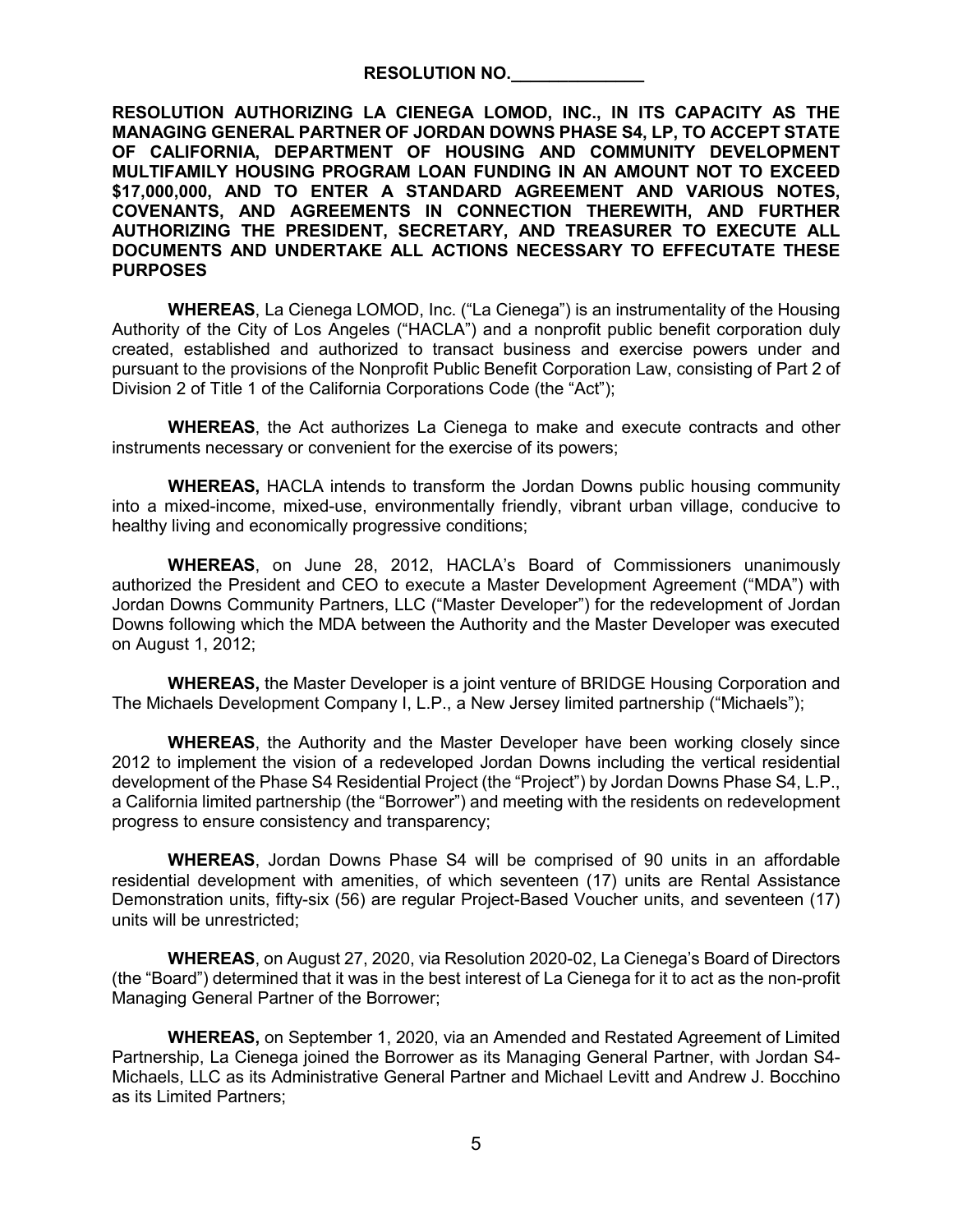**WHEREAS**, on July 23, 2021, the State of California Department of Housing and Community Development (the "Department") issued a Round 4 Notice of Funding Availability ("NOFA") for loans under its Multifamily Housing Program ("MHP");

**WHEREAS,** loans under the MHP must be used to assist the new construction, rehabilitation, and preservation of permanent and transitional rental housing for lower income households, and are provided for post-construction permanent financing under terms and conditions that typically include a 55-year term and 3 percent simple interest on unpaid principal balance;

**WHEREAS,** Michaels, acting as the NOFA application sponsor, submitted a NOFA application on behalf of Borrower for MHP loan funding to support Project construction activities;

**WHEREAS**, on February 18, 2022, the Department provided notification that the Borrower has been assigned a conditional commitment of MHP loan funding under the NOFA; and

**WHEREAS,** the Department's award of MHP loan funding, in an amount not to exceed \$17,000,000, is subject to certain conditions, including La Cienega's formal authorization of various actions via Board resolution.

**NOW, THEREFORE, IT IS RESOLVED,** that La Cienega is hereby authorized to act as the Managing General Partner of the Borrower in connection with the Department's loan of funds to the Borrower pursuant to the above-described Notice of Funding Availability in an amount not to exceed \$17,000,000 (the "MHP Loan").

**RESOLVED FURTHER,** that in connection with the Borrower's MHP Loan, La Cienega is authorized and directed to enter, execute, and deliver, as the Managing General Partner of the Borrower, a State of California Standard Agreement, and any and all other documents required or deemed necessary or appropriate to carry into effect the full intent and purpose of the above resolution, in order to evidence the MHP Loan, the Borrower's obligations related thereto, and the Department's security therefore; including, but not limited to, a promissory note, a deed of trust and security agreement, a regulatory agreement, a development agreement and certain other documents required by the Department as security for, evidence of, or pertaining to the MHP Loan, and all amendments thereto (collectively, the "MHP Loan Documents").

**RESOLVED FURTHER**, that La Cienega's Officers hereby authorized to execute the MHP Loan Documents and any amendments or modifications thereto, on behalf of La Cienega for itself and as the Managing General Partner of the Borrower, are as follows:

> Tina Smith-Booth, President Lisette Belon, Secretary Patricia Kataura, Treasurer

**RESOLVER FURTHER,** that the President, the Secretary or the Treasurer of La Cienega (collectively, the "Authorized Representatives") and each of their respective designees, are each hereby authorized and directed, to do any and all things necessary and to execute, deliver and perform any and all MHP Loan Documents, all with such changes as approved by legal counsel, and all other documents or actions which they may deem necessary or advisable in order to consummate, carry out, give effect to and comply with the terms and intent of this Resolution and the consummation of the transactions contemplated hereby. All actions heretofore taken by the officers, employees, attorneys and agents of La Cienega with respect to the MHP Loan Documents and Project transactions are hereby approved and ratified, and the Authorized